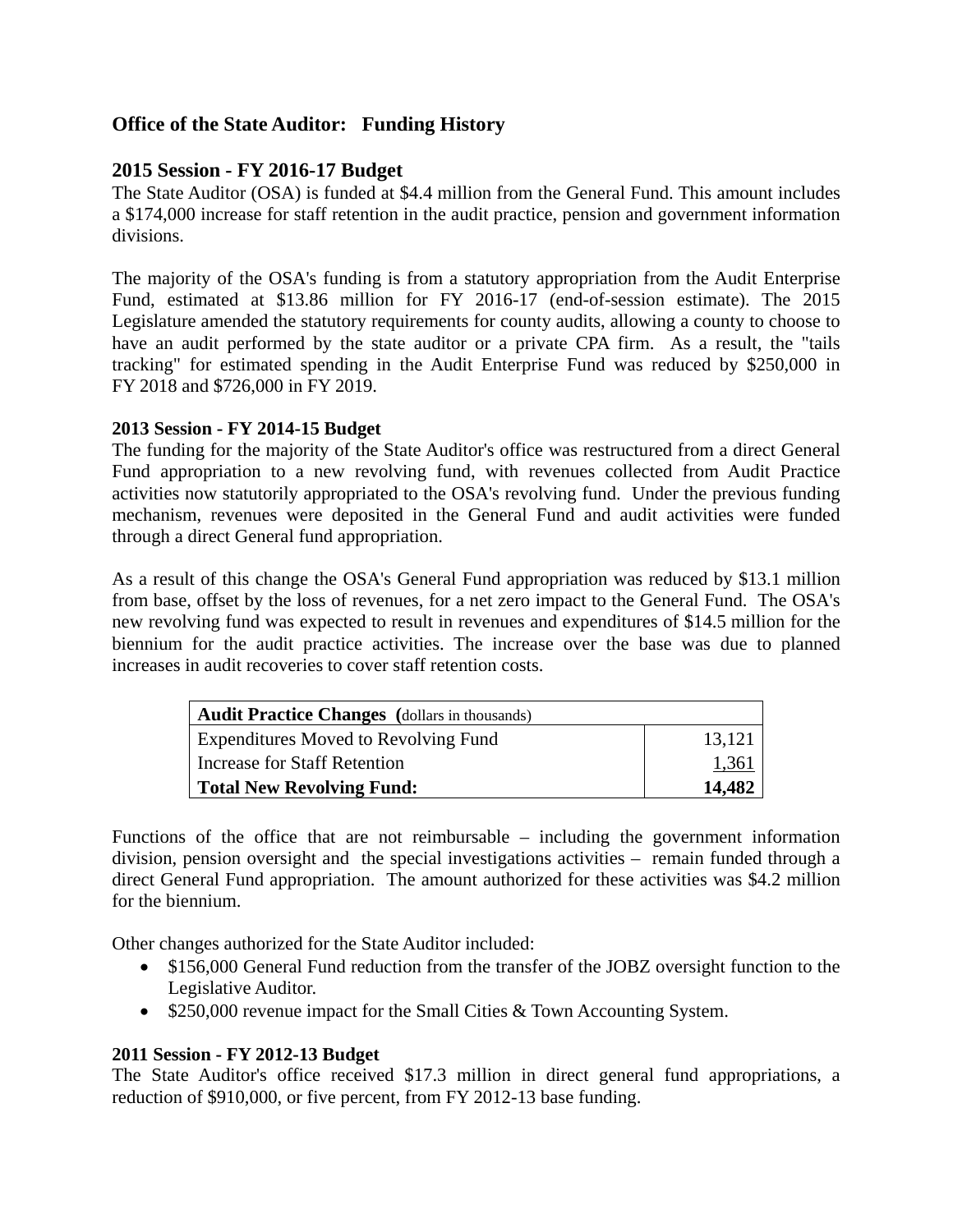#### **2010- Supplemental Budget**

The State Auditor received a General Fund reduction of \$110,000 for FY 2010-11, and \$156,000 for FY 2012-13. The reductions were calculated as a three percent cut against the State Auditor's non-reimbursable activities.

The 2010 tax bill created a Council on Local Results and Innovation to develop a set of standard performance measures for local governments. A statutory General Fund appropriation was created to provide funding for the state auditor's responsibilities for this council.

#### **2009 Session - FY 2010-11 Budget**

The State Auditor's office received \$19 million, an increase of \$680,000, or 3.7 percent, over FY 2010-11 base funding. The increased funds were one-time dollars allocated for auditing of the federal stimulus oversight activities and reporting. This increase will be recovered through audit fees, so the net cost to the general fund is zero.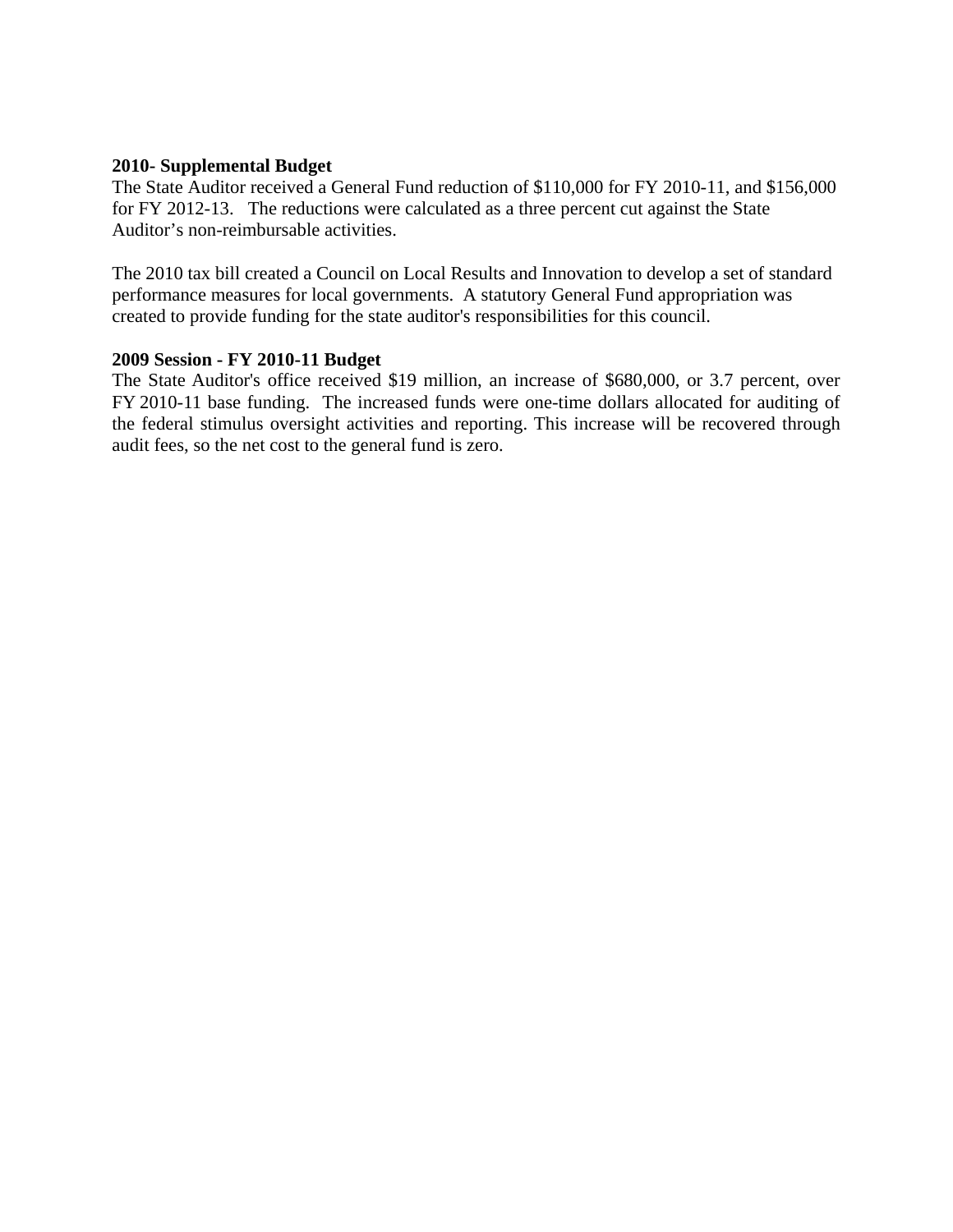## **Office of the State Auditor, Appropriation History**

*(dollars in thousands)*

|                                                     | FY 2010 | FY 2011 | FY 2012                  | FY 2013                  | FY 2014 | FY 2015 | FY 2016 | FY 2017 |
|-----------------------------------------------------|---------|---------|--------------------------|--------------------------|---------|---------|---------|---------|
| <b>Direct Appropriations</b><br><b>General Fund</b> | 9,858   | 9,178   | 8,645                    | 8,645                    | 2,070   | 2,121   | 2,185   | 2,231   |
| <b>Statutory Appropriations</b>                     |         |         |                          |                          |         |         |         |         |
| General Fund (Local Govt. Performance Measures)     |         |         | 2                        | 2                        | 2       | 2       | 2       | 2       |
| <b>Audit Practice</b>                               |         |         | $\overline{\phantom{a}}$ | $\overline{\phantom{a}}$ | 7,134   | 7,348   | 6,905   | 6,951   |
| Special Revenue - TIF                               | 659     | 673     | 652                      | 655                      | 702     | 744     | 674     | 674     |
| Special Revenue - CTAS                              |         |         |                          |                          | 250     |         |         |         |

Source: Legislative Tracking sheets / Session Laws Legal Citations for Statutory Appropriations: MS 6.91, Local Performance Measurement & Reporting MS 6.581, State Auditor Enterprise Fund MS 469.177, Subd. 11, TIF Deduction for Enforcement Costs

MS 6.475, City and Town Accounting System Software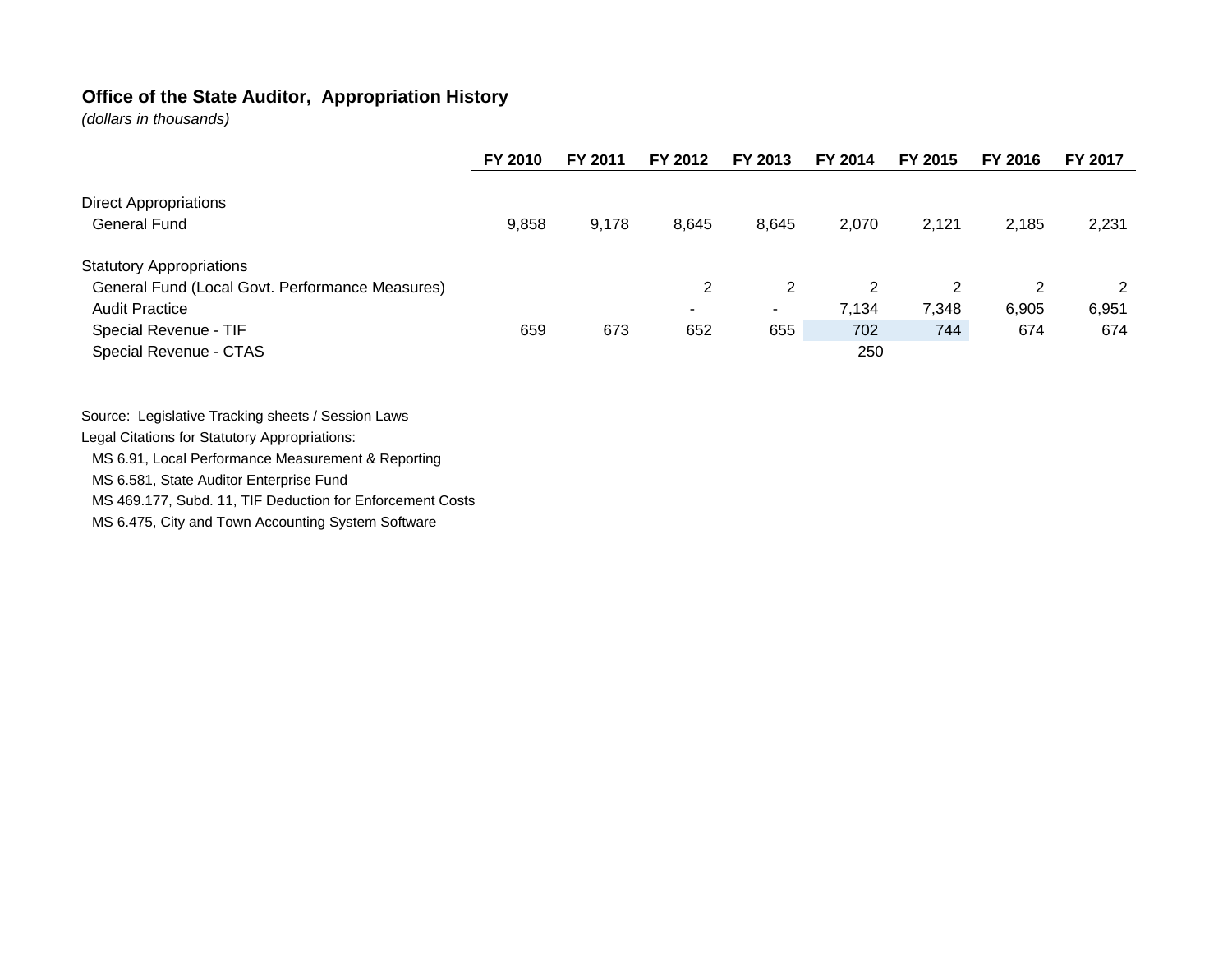# **Office of the State Auditor, Expenditure History**

*(dollars in thousands)*

|                                      |                                |         | <b>Expenditures</b> |         |         | <b>Budgeted</b> |
|--------------------------------------|--------------------------------|---------|---------------------|---------|---------|-----------------|
| <b>Fund</b>                          | <b>Activity</b>                | FY 2012 | FY 2013             | FY 2014 | FY 2015 | FY 2016         |
| Audit Practice Enterprise Fund       | <b>Audit Practice</b>          |         |                     | 6,419   | 6,351   | 6,700           |
| General                              | <b>Audit Practice</b>          | 6,026   | 5,815               | 93      | 61      | 88              |
|                                      | <b>Constitutional Office</b>   | 231     | 247                 | 248     | 281     | 426             |
|                                      | Government Information         | 509     | 446                 | 437     | 512     | 584             |
|                                      | Legal/Special Investigations   | 382     | 418                 | 364     | 368     | 344             |
|                                      | <b>Operations Management</b>   | 668     | 914                 | 257     | 360     | 312             |
|                                      | Pension                        | 387     | 408                 | 415     | 417     | 433             |
| <b>Restrict Misc Special Revenue</b> | <b>Audit Practice</b>          | 48      | 58                  | 49      | 43      | 60              |
|                                      | Government Information         |         |                     | 244     | 55      |                 |
|                                      | <b>Tax Increment Financing</b> | 613     | 636                 | 605     | 630     | 674             |
|                                      | Total:                         | 8,864   | 8,942               | 9,131   | 9,078   | 9,622           |

Source: MMB Transparency website